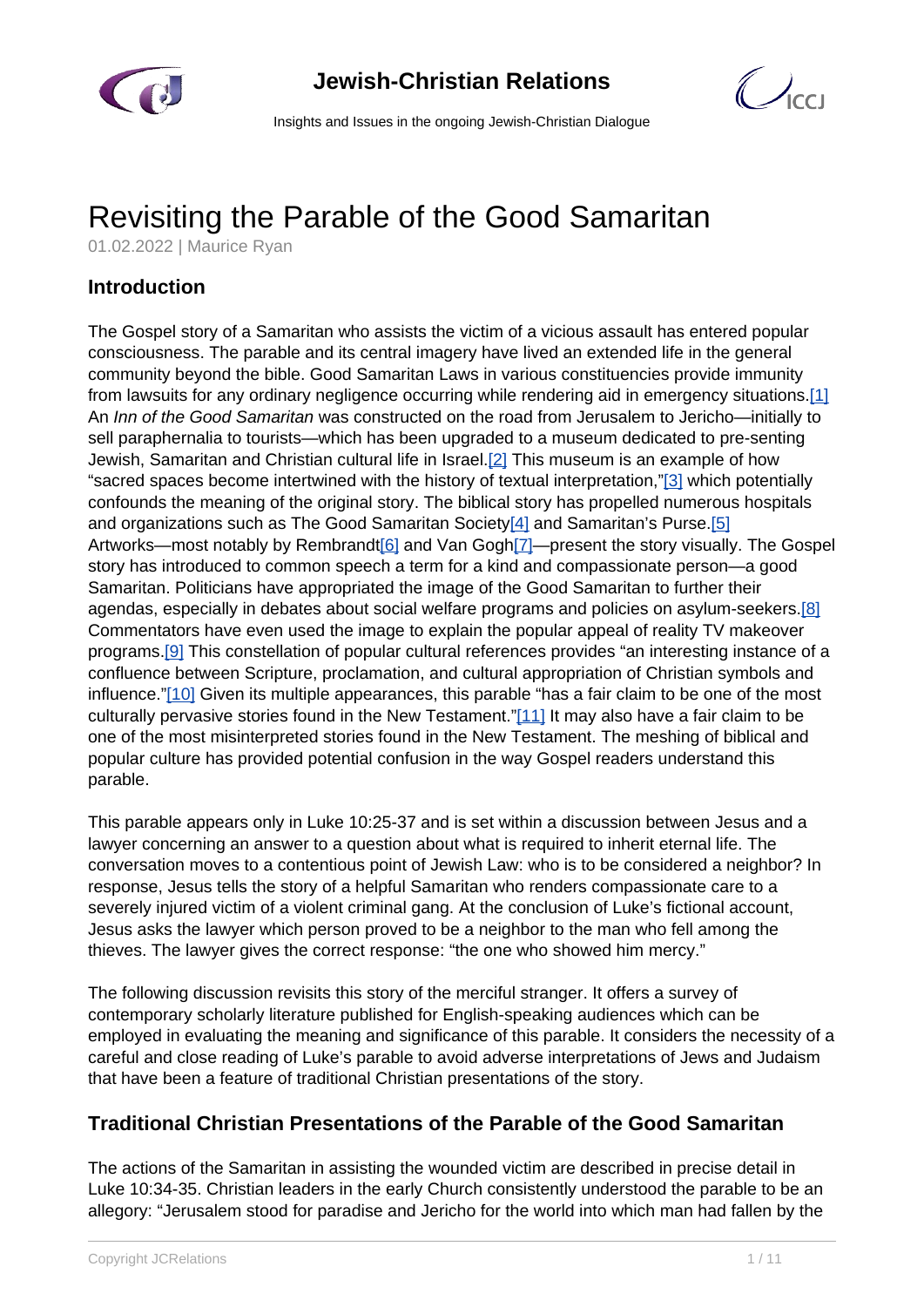agency of the demons, whereas the Samaritan represented Christ."[12] Augustine of Hippo (354-430), for example, taught that the oil and wine represented the sacraments of baptism and eucharist, the inn represented the Church, the robbers were Satan and his minions, and the Samaritan signified Christ.[13] While modern readers can be excused for thinking such interpretations are somewhat far-fetched, their legacy endures. Popular piety continues to observe that "the real good Samaritan is Jesus Christ himself, who has come into the world to bind the wounds of a broken humanity in the hospital of the Church…In the end, we must become like the good Samaritan, like Jesus Christ."[14] Despite the persistence of modern popular allegorical interpretations, a consensus has emerged among critical "scholars of all theological stripes…that the Samaritan is not Jesus."[15]

Unusually for the Gospel parables, this narrative provides a specific geographical location: somewhere along the road from Jerusalem to Jericho (the only other instance of a geographical reference for a parable is the Pharisee and the tax collector in the Jerusalem Temple in Luke 18:10). This geographical reference may have historical plausibility. Jericho was known as a place with a high population of priests and officials dedicated to serving the Jerusalem Temple. These officials were apparently attracted by "the fertility of the Jericho region as well as its administrative importance."[16] There existed a "close connection between the Temple in Jerusalem and the priestly city of Jericho."[17] Priests and Levites were a regular feature on the Jerusalem-Jericho road as a consequence of their regular rotations to undertake service in the Temple.

When Christians have read, studied and preached this parable, the tendency has been to focus on the avoidance of the injured man by the priest and the Levite because they are fearful of corpse contamination: if they touch a corpse, they will be rendered ritually impure and will not be able to participate in the rituals associated with the Jerusalem Temple. The priest and the Levite have traditionally been viewed as representatives of Judaism true to Torah observance and therefore "appearing as self-righteous…lacking compassion because cultic purity is more important to them than a person in need."[18] For many Christian teachers, preachers, and Gospel readers, the parable speaks of how Jesus' teaching about God's kingdom favors (Christian) compassion over slavish and outdated notions of (Jewish) rules of ritual purity.

An example of this kind of influential scholarly commentary is provided by Joseph Fitzmyer who described the "heartless, perhaps Law-inspired insouciance of two representatives of the official Jewish cult, who otherwise would have been expected by their roles and heritage to deal with the 'purification' of physically afflicted persons."[19] Fitzmyer's supposition of the "Law-inspired insouciance" of the priest and Levite neatly encapsulates predominant traditional Christian interpretations of the parable. It makes the focus of the parable an evaluation of deficient Jewish Law over and against Christian compassion.

Richard Bauckham offers a less pejorative perspective on Jewish religion while maintaining the focus of the parable on ritual purity. He distils the dilemma traditionally accepted to be at the heart of the parable: the contest between Jewish Law and human compassion: "when it confronts a priest with a dead or dying man, it sets up an unusual, halakhically debatable situation, since the commandment that a priest avoid contracting corpse-impurity conflicts with the commandment to love the neighbor. One commandment must take precedence."[20] In a similar way, Amy-Jill Levine observes how "in many Christian contexts, the Samaritan comes to represent the Christian who has learned to care for others or to break free of prejudice, whereas the priest and the Levite represent Judaism, understood to be xenophobic, promoting ritual purity over compassion, proclaiming self-interest over love of neighbor and otherwise being something that needs to be rejected."[21] While clearly not a Christian, the Samaritan has been used as a cipher employed to assert Christian superiority over Jewish inadequacy. The compassionate Samaritan has been read as a proxy character to justify the replacement of Jews and Jewish religion by Christians and Christianity in God's plan of salvation.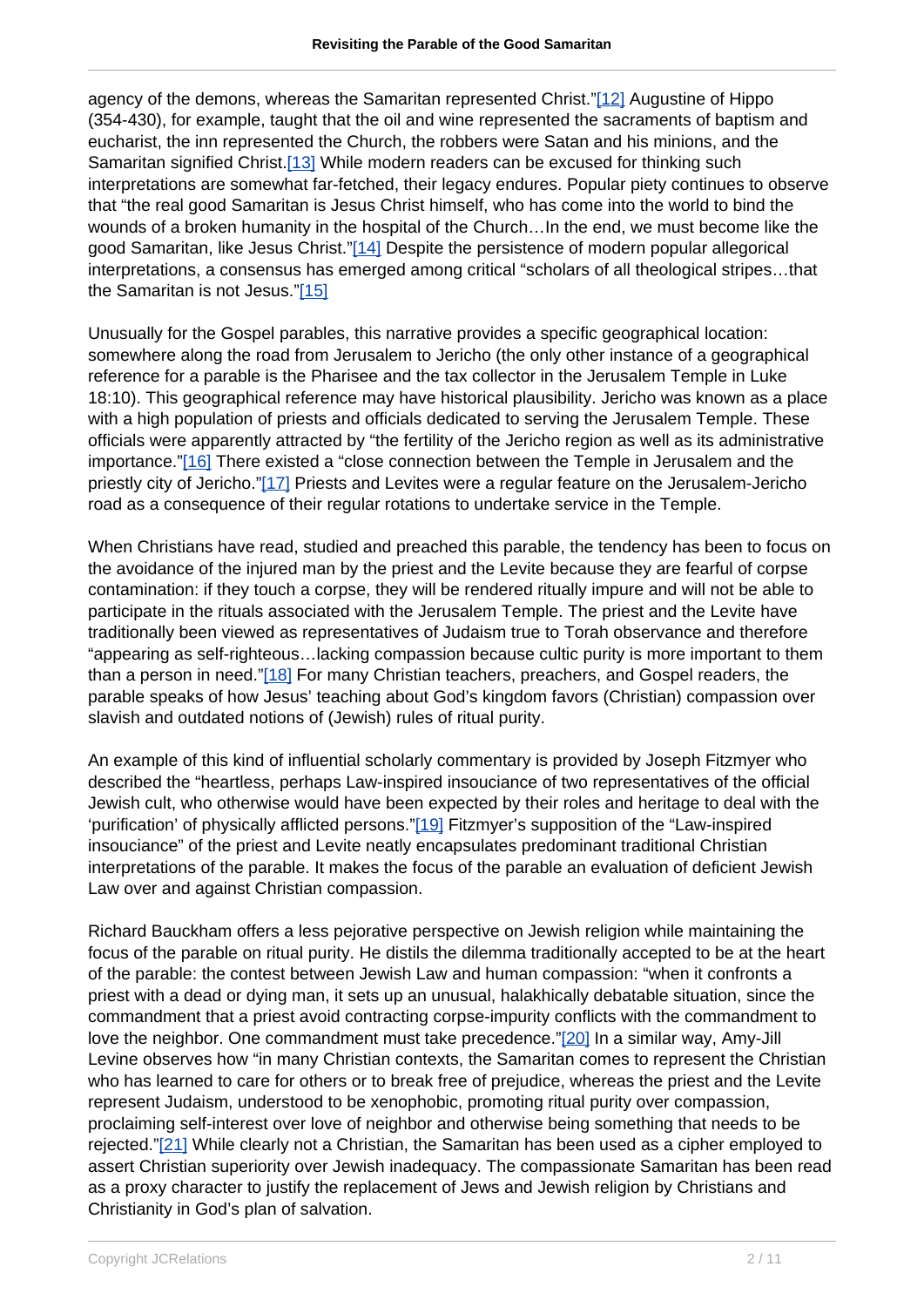## **Looking Closely at Key Story Elements**

These prevailing Christian interpretations are challenged by a closer reading of the story. First, the man in the ditch is not dead; no issues of corpse contamination can apply in this fictional account. As John Meier observes: 'if the wounded person in Luke's parable is 'half-dead' ... he therefore posed no immediate danger of corpse impurity to a Jewish priest."[22] No Torah proscriptions exist concerning priestly care for a person who is "half-dead." In addition, if Luke was alluding to Leviticus 21:1 ("no one shall defile himself for a dead person") for guidance on contact with a corpse, the law applied only to priests, not to Levites. This fact, alone, quashes any concerns about corpse contamination that might apply in this parable, since both avoid the injured man, not just the priest. The presence of the Levite in the story is an indication that the meaning of the parable is not best located in a consideration of Jewish purity laws.

In fact, Luke does not draw attention to issues of ritual purity in his story at all. Unlike a cascade of later Christian readers who have focused on this aspect, Luke does not mention it. If Luke wished to make this a story about ritual purity, we could reasonably expect some narrative clues. Luke typically used other literary devices when he intended to highlight issues of ritual purity: "when Luke wants to depict a strict and rigorous observation of the law, it is not priests he puts on stage but rather scribes and Pharisees."[23] Neither scribe nor Pharisee is mentioned in this account. Luke says nothing in this story to draw a reader's attention to issues of ritual purity.

In any case, the priest is not on his way to the Temple—he was "going down that road" (Greek, katabaino) (Luke 10:31) towards Jericho and away from Jerusalem, and "so likewise a Levite" (Luke 10:32). Any concern about limiting participation in Temple worship due to ritual impurity does not apply in this story since neither man is going to the Temple. This story detail has long been noticed by scholars<sup>[24]</sup> but has been generally overlooked in popular readings of the parable.

#### **Samaritans and Jews**

Jews and Samaritans were neighbors. According to 2 Kings 17, the Assyrian conquerors of the Northern Kingdom of Israel settled the Samaritans on the conquered land in the late eighth century BCE. Samaritans established their own Torah, their own Temple on Mt Gerizim and their own priesthood. While crucial differences existed, and each group pursued different paths, they did so "in remarkably similar fashion."[25] By the first century CE, relationships between Jews and Samaritans were strained, but not broken. Bohm says, for centuries, tensions "smouldered beneath the surface, and with regard to cultic matters, had grown since Hasmonean times."[26] The extent of the conflict between Jews and Samaritans will be discussed further below.

Several scholars have paid attention to the way Samaritans are featured in Luke-Acts. A foundational scholarly interest focuses on the way echoes of 2 Chronicles 28:8-15 may have resounded in Luke's parable of the compassionate Samaritan. The Chronicler related the tale of how the prophet Oded convinced people from Samaria to take pity on prisoners who had been carried off from Judah and Jerusalem by the Samaritan army—identified in Chronicles as "the people of Israel" (2 Chronicles 28:8): "they clothed them, gave them sandals, provided them with food and drink, and anointed them; and carrying all the feeble among them on donkeys, they brought them to their kindred at Jericho" (2 Chronicles 28:15). A consensus among scholars on the specific influence of Chronicles on Luke's parable is lacking. The connection of 2 Chronicles to the parable was proposed by Crossan[27] with an extensive development of this idea by Spencer.[28] Others have joined the fray. Scheffler[29] found nine points of direct similarity between Luke's parable and 2 Chronicles 28. Kalimi believes "it is reasonable to assume that the story in Chronicles was used by the Evangelist as a paradigm for his story."[30]

While the existence of a connection between Luke and the Chronicler has failed to convince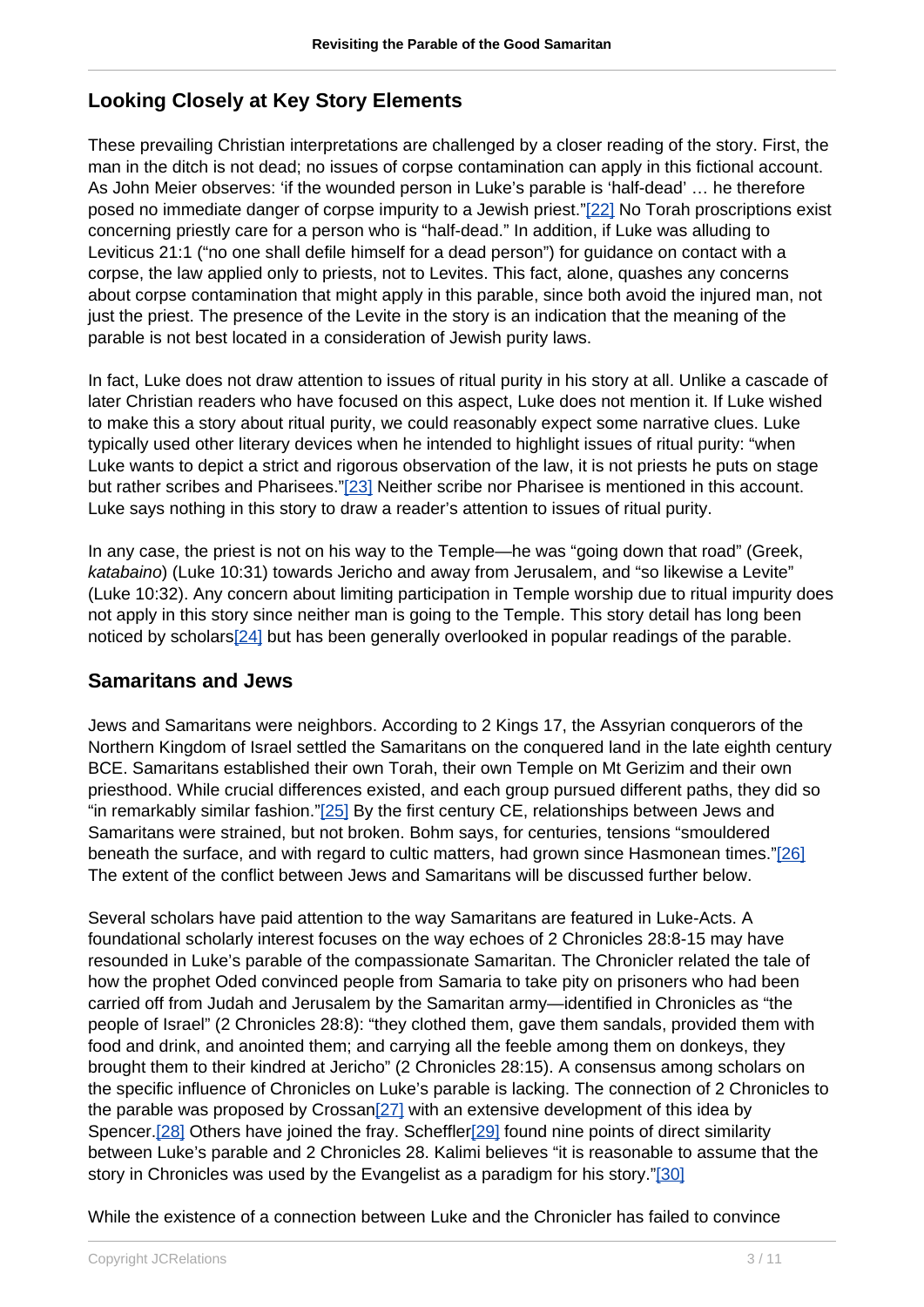everyone, we can say at least that the story in Chronicles is consistent with Luke's interest in Samaritans. Luke's Gospel includes three stories involving Samaritans. Among the synoptic Gospels, Luke exhibits an almost exclusive interest in Samaritans and Samaria. (Matthew mentions Samaritans only once briefly at Matthew 10:5; Mark makes no mention.) Samaria and Samaritans are mentioned numerous times in Acts. Luke locates this parable in his Gospel after a story of Jesus being rejected in a Samaritan village in Luke 9:51-56. Interestingly, and against the advice of his trusted disciples, Luke's Jesus urges no retaliation when the Samaritans do not receive him (Luke 9:51-55). And, according to Luke, a Samaritan is the only one who thanks Jesus among the ten healed of leprosy (Luke 17:11-19). It should be noted that the Samaritan seems to have no difficulty keeping company with nine (presumably) Jewish others. Nor is there any indication that all ten lepers did not consult the same (presumably) Jewish priest. Luke includes Samaritans in his narrative as natural participants in each setting he describes. The compassionate Samaritan is no exception to his literary practice.

According to Dowling,[31] Luke inserts stories into his Gospel and Acts about the restoration of Samaritans as a key step in the process that preceded the Gentile mission. Luke does not actually present the Samaritan in his parable or Samaritans in general as despised by Jews nor as their enemies. He is aware of strains in the relationship between Jews and Samaritans, but he does not denigrate Samaritans. As Reinhard Pummer points out, the evidence of contact between Jews and Samaritans suggests that "hostilities occurred only at certain times and only by some groups" and cannot be generalized to all Jews and Samaritans at all times.[32] Indeed, Jesus travels through Samaritan territory on his way to Jerusalem (Luke 9:56). And the Samaritan in the parable is traveling through Jewish territory, without remark from Luke about the plausibility of this story detail. If antagonism between the two groups was deep and general, such travels could be considered unlikely. Such travel arrangements point to a "community of convenience" for neighbors who co-existed in the same vicinity.[33]

Traditional accepted characterisations of Samaritans have been challenged by scholars who question the evidence of Samaritan "otherness" in the New Testament period. Bauckham insists "it is crucial not to read the Samaritan as though he was a Gentile…because a Samaritan acknowledges and claims to obey the Mosaic law."[34] Keddie identifies the Samaritan in the parable as an example of the "proximate other"[35]—a term borrowed from religious studies scholar Jonathan Smith who used it to identify those who are "too-much-like-us."[36] Chalmers thinks that interpretation of "absolute difference" between Jews and Samaritans is a product of scholarly habits of "both racialized and polemicized readings of the text." He thinks "the Samaritan is better read, along with priests and Levites, as a limit concept to regulate the proper behavior of those included within a programmatic restored 'Israel.'"[37] Meier argues the addition of a compassionate Samaritan fits Luke's theological agenda of presenting the Samaritans as a significant step in the process of salvation.[38] Meier describes the Samaritans as "in between or liminal people, neither fully Jewish nor fully Gentile—though the historical Samaritans considered themselves 'Israel'."[39] Kalimi thinks Luke is echoing the belief that despite all that has happened between them, "Samaritans have a brotherhood relationship with Judeans…and there is hope that in future days they will be united to Judea."[40] The presentation of Samaritans in antiquity as despised enemies of Jews is strongly challenged by an increasing roll-call of scholars.

The idea that the parable conveys a state of mutual enmity between Jews and Samaritans is further confounded by a focus on the injured victim. His identity is not disclosed in the parable. The story does not say the victim is a Jew, though this is the guess many interpreters make about his identity. The parable describes him only as "a certain man"—anthropos tis in Luke's original Greek (Luke 10:30). So, an interpretation of the story as an example of loving one's enemies is doubtful. As Luise Schottroff observes, for this to be the case "the text would have to make it clear that the man who was attacked was a Jew." $[41]$  The story does not, therefore, offer a view whether the compassionate response of the Samaritan constitutes overcoming a cultural barrier. The story does not advocate love of enemies, since the text does not establish that the Samaritan and the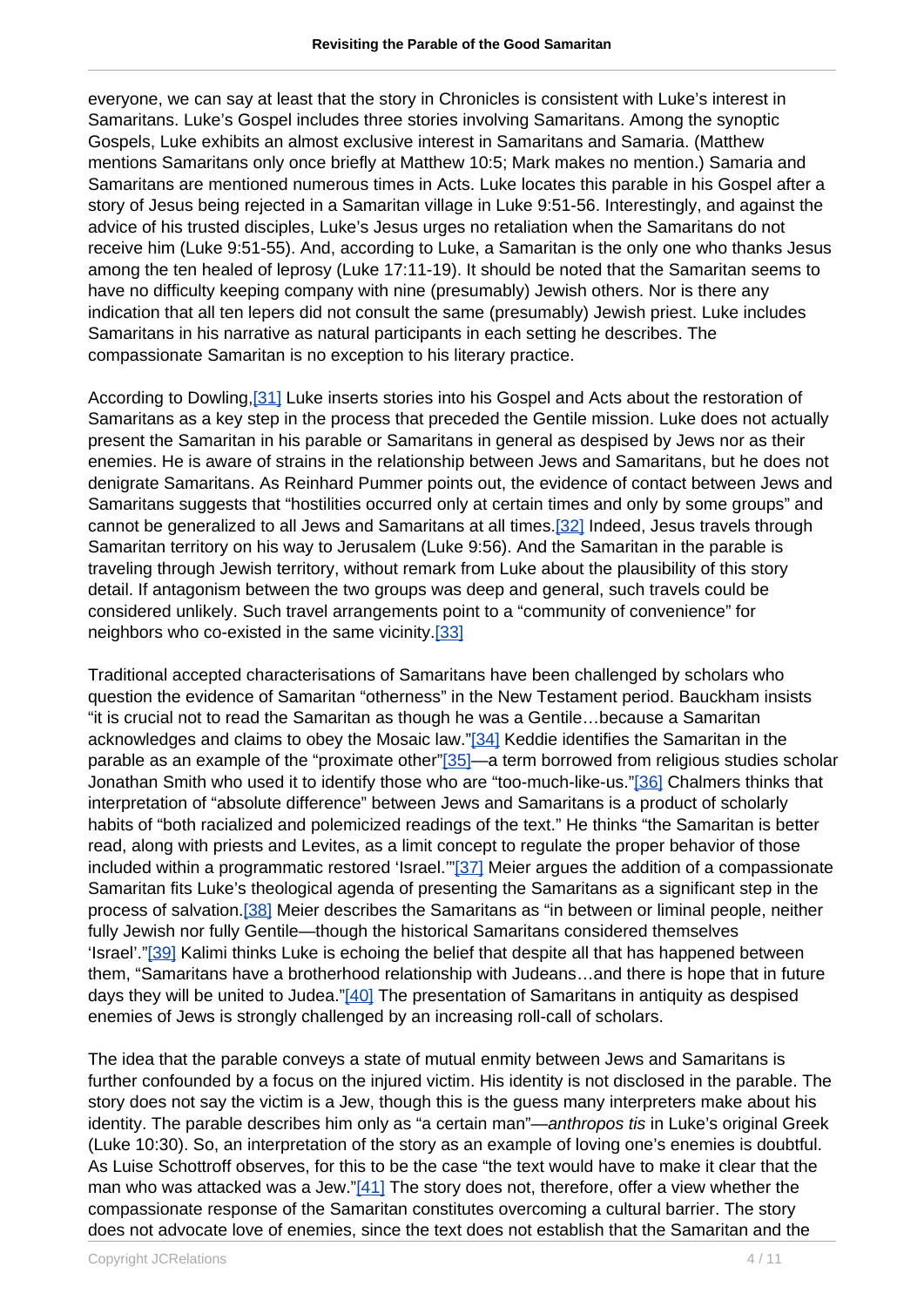injured man are, in fact, enemies. We would need some indication from the narrative that the injured man was a member of another cultural group who were identified as enemies of Samaritans, for this interpretation to be valid.

What is clear from the text is that the Samaritan represents a cultural group that shares a commitment to Torah, albeit a rival text and interpretation from their Jewish neighbors. Jews and Samaritans worshipped the same God, even if their religious expressions exhibited discernible differences. Evidence of the relationship between Jews and Samaritans from Late Second Temple and Early Rabbinic literature is inconsistent and contested. No single, definitive image is presented. Gary Knoppers, after surveying the evidence concerning Jewish-Samaritan exclusion and conflict, concluded that the "anti-Samaritan theory has been dealt a series of serious blows."[42]

## **The Addition of "Good" to Describe the Samaritan**

An evaluation of the adjective, good, in the identification of the helpful traveler reveals some of the inherited bias in the way the story is told and received by Christians. The first thing to note in this discussion is that the word, good, does not appear in the biblical text. Robbins explains how the use of "good" draws focus away from the meaning and significance of the Samaritan's actions:

Careful attention to Lukan discourse reveals that no adjective for "good" (agathos or kalos) occurs either in the parable or in the interchange between Jesus and the lawyer. Rather, the focus is on the response of all of one's body to the needs of others, no matter what the circumstances or who the people might be.[43]

The traveler is identified by Luke as a Samaritan but no further adjective is included to indicate the content of his character. The use of good to describe the Samaritan comes from readers and editors of the biblical text, not from Luke's account of the story. This adjective, if used in a modern story, would be viewed by an audience as offensive, even inflammatory. As Amy-Jill Levine points out, there is no such thing as a "Good Catholic Hospital" or a "Good Episcopalian social service organisation."[44] Good—used in this way—seeks to divide and contrast: the identification of a "Good Catholic" or a "Good Anglican" distinguishes the admirable subject of the story from most Catholics or Anglicans who would not implicitly be considered "good."

The use of "good" to describe the Samaritan can be characterized as a back-handed compliment. These attempts to flatter and grant elevated status contribute to achieving the opposite. Backhanded compliments have mixed effectiveness, as people who deliver them "erroneously believe that they will both convey high status and elicit liking but recipients and third-party evaluators grant them neither."[45] Researchers refer to backhanded compliments as cryptosemes. A cryptosemic compliment is:

a message in communication that is routinely exchanged on the virtue of its good intentions, while closer, mindful scrutiny reveals other obscured dimensions of meaning that subvert the implied praise but go unperceived or ignored by all parties involved. Cryptosemic compliments are rooted in deeply internalized, reified notions of what is normal, natural and true and serve as a window into cultural stereotypes and doublestandards operating under the veneer of praise.[46]

The problem with cryptosemic compliments lies not in the verbalized content, but in "the unspoken, 'mythologized,' mindlessly taken-for-granted presuppositions underlying the words."[47] It is a face-saving strategy often employed in conversations involving socio-culturally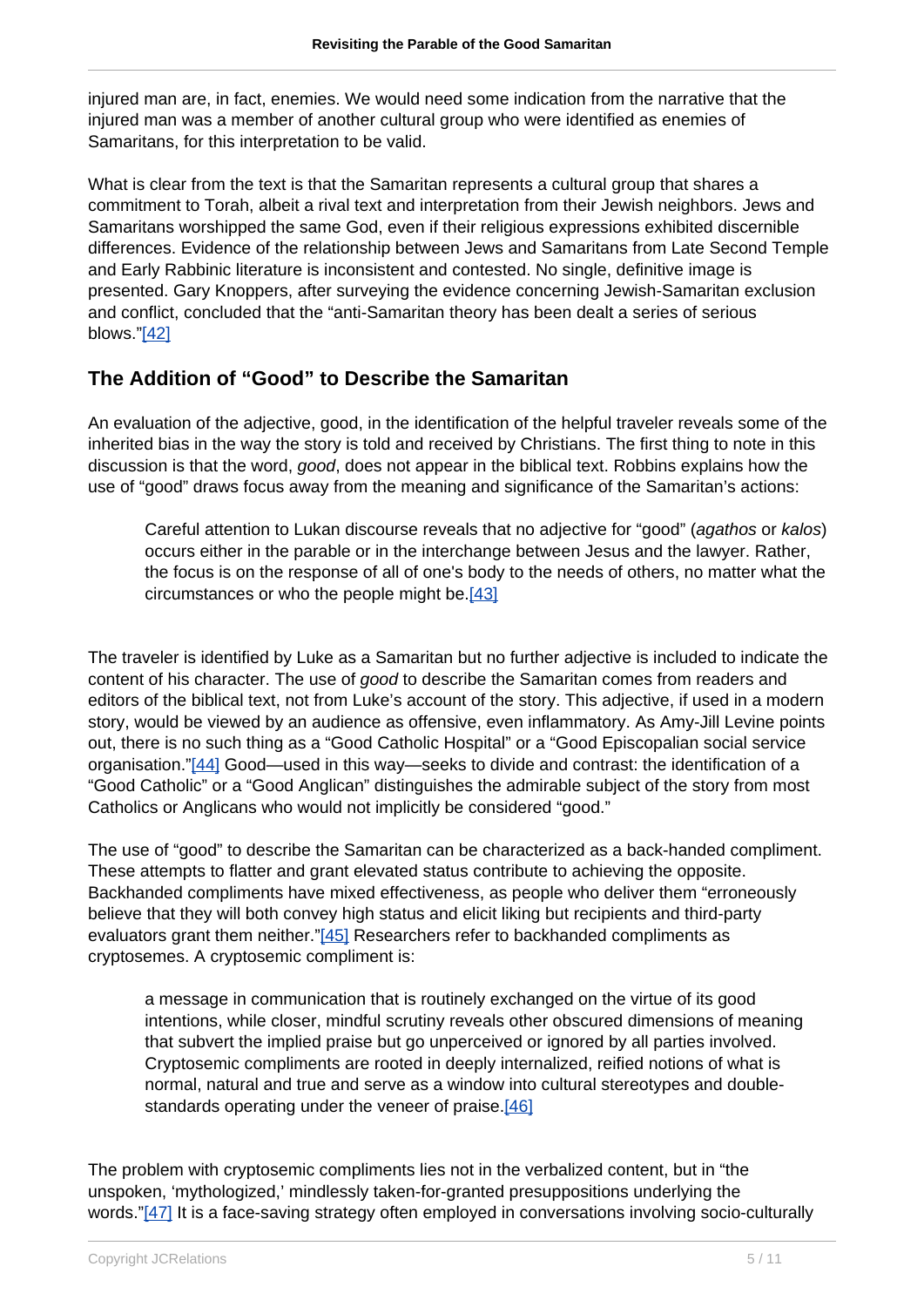diverse participants. A telling example occurred with the attempted compliment by Senator Joseph Biden when he described prospective President Barack Obama on 31 January 2007: "I mean, you got the first mainstream African-American who is articulate and bright and clean and a nice-looking guy. I mean, that's a storybook, man."[48] Not surprisingly, many pointed out that being mainstream, articulate, bright, clean and handsome did not make Barack Obama unique, rare or unusual among African Americans. In a similar fashion, the description of a good Samaritan, might cause an audience—upon reflection—to ponder the perceptions of cultural stereotypes and double standards that lurk beneath the veneer of praise.

The addition of "good" when describing a leading character distracts the reader from attending to the author's intentions for conveying the meaning of this parable. An evaluation of the appropriateness of the adjective "good" can encourage Gospel readers to explore and evaluate more expressive titles for this parable beyond its traditional descriptor, and to consider what difference these alternatives might hold for understanding its meaning. Among suggestions are: The Compassionate Samaritan; From Jerusalem to Jericho; and The Merciful Neighbor.

The attribution of the word, "good," to the Samaritan functions to promote Christian identification with the Samaritan and solidify the contrast with the putatively "bad" Jews who are bound by a corrupted religion from rendering assistance to a neighbor in need. Such interpretations provide yet another example of an occasion when "Christians, and especially New Testament scholars needed to prove that Christianity was superior to Judaism….In the age of liberal humanism, in which humanity is the measure of all things, Judaism must be proved to produce bad human beings."[49] A common theme in Christian New Testament scholarship from the nineteenth century was the attempt to "elevate Jesus above the world of first-century Palestine" and to separate Jesus from his own religious and cultural context and to present him "in absolute opposition to his shallow, hypocritical, unspiritual, literal, Jewish opponents."[50] The identification of the "Good" Samaritan requires revision to avoid contributing to this historical misstep.

### **The "Good" Innkeeper**

One character in the story often given only cursory treatment is the "good" innkeeper. "For many, the inn and the figure of the innkeeper simply do not play any role in the meaning of the parable."[51] However, the role of the innkeeper is a key to unlocking the puzzles of the parable. Inns had become a feature of life in Judea since the start of the Roman occupation in 63 BCE and had become "one of the most familiar features of the Roman imperial road system."[52] Members of the upper classes were known to look down on innkeepers. They tended to rely on their own networks of private contacts for accommodation while traveling and were less liable to stay at roadside inns which were the preserve of government employees and merchants required to travel for business. Josephus, a member of a priestly family, claimed that female innkeepers could not marry priests under Jewish Law—an interpretation of Leviticus 21:7—"they shall not marry a prostitute or a woman who has been defiled"—that seems unique to him among ancient authors: "he forbade them to wed such women as gain their living by cheating trades and by keeping inns."[53]

In antiquity, innkeepers were not highly regarded members of the community. The original audience for the parable might have registered surprise at the ready acceptance by the innkeeper of responsibility to care for the injured man. The ambience of an inn was not conducive to rest or recuperation. The atmosphere of an inn was "coarse, at times even violent. Outbreaks of drunkenness were common, as were quarrels, robberies, prostitution and even murders."[54] An account of leaving an injured man in the care of an innkeeper presents a credibility challenge to the parable's original audience.

The innkeeper might not have been expected to act with such selfless commitment towards the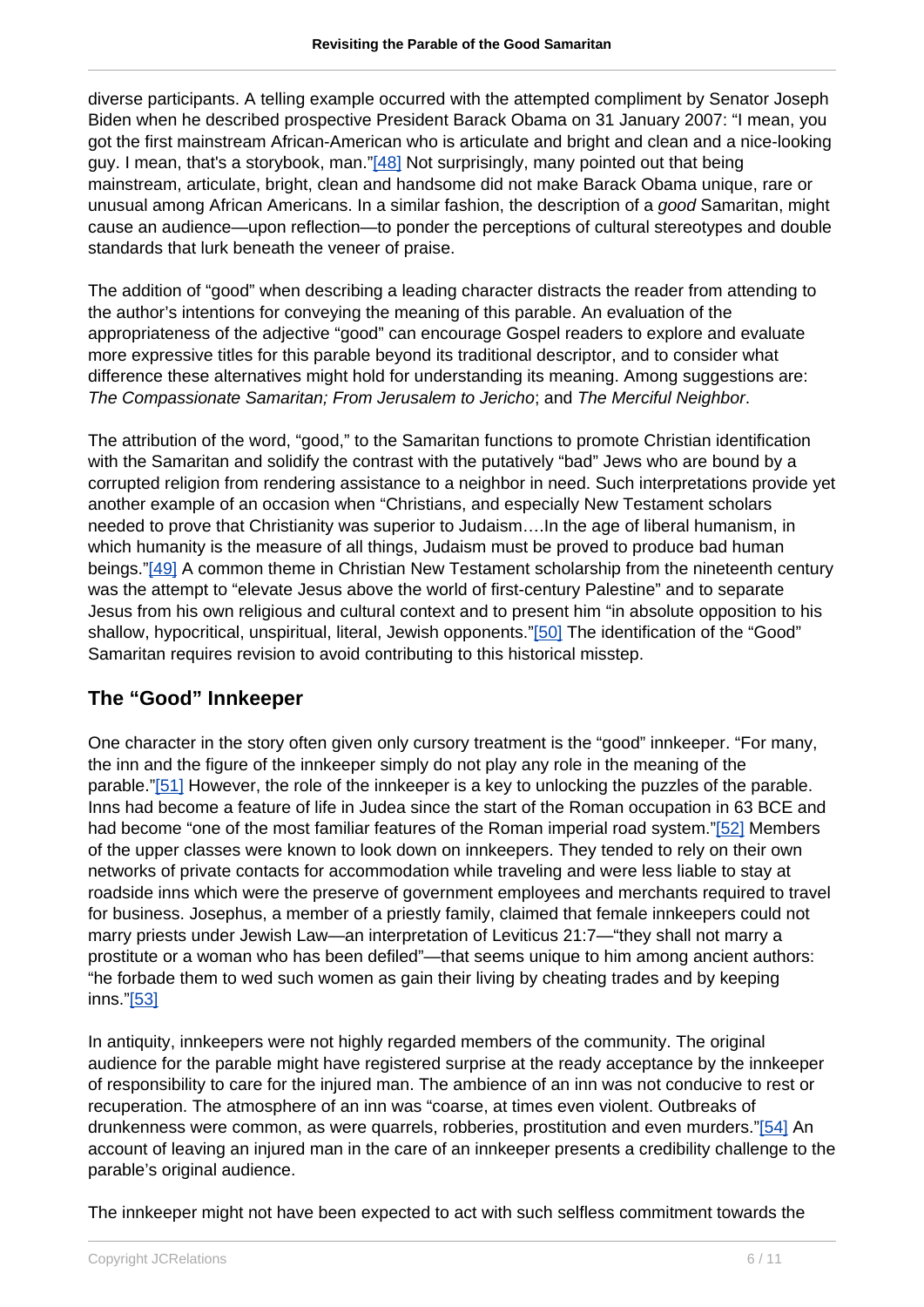injured man. While the innkeeper's expenses were guaranteed by the Samaritan—two denarii down-payment plus an assurance of the balance on his return (Luke 10:35)—the innkeeper was required to attend to the man in addition to his regular employment. And, he needed to exhibit trust that the Samaritan would honor his word and return to make good any subsequent expenses. The connection between Samaritan and innkeeper points to an often-ignored dimension of the parable: the innkeeper also acts in reverse to expectations of the original audience: "the Samaritan story works predominantly in relation to the axis of mutual trust between the two characters in 10:35. That axis of trust is part of the shock of the unexpected within the story."[55]

If we read the innkeeper as acting contrary to the way the original hearers of the parable expected—then, this may illuminate the roles of the priest, the Levite and the Samaritan: all characters in the story act contrary to audience expectations, not just the Samaritan. The behavior of all three is surprising and contrary to ex-pectations Luke's audience might have held for them. The priest and the Levite might have been expected to observe the basic commandment to act compassionately towards the injured man. They did not. The Samaritan might not have been expected by an audience to act with compassion. He did not ignore the injured man. Luke focuses on this reversal of expectations to energize the story; he does not establish a false opposition between Jewish Law and Christian compassion.

# **The Motives of the Priest and Levite**

A consideration of the reversal of expectations from all actors in this drama leads us to consider what motivated the actions of the priest and Levite in their decisions to avoid the injured man. Significantly, the story itself provides little indication of the motives for their actions. This has left Gospel readers to fill the blanks, commonly to the detriment of Christian attitudes towards Jews and Jewish religion.

Gospel readers have access to other plausible explanations besides considerations of ritual purity and lack of compassion to account for the actions of the priest and Levite. Martin Luther King, Jr. once preached a sermon where he offered an alternative perspective to the majority view to account for the actions of both. He identified fear as the motivating characteristic in their decision making:

So it is possible that the Priest and the Levite were afraid that if they stopped they too would have been beaten; for couldn't the robbers still be around? Or maybe the man on the ground was just a faker, using a pretended wounded condition to draw passing travelers to his side for quick and easy seizure. So I can imagine that the first question which the Priest and the Levite asked was: "If I stop to help this man, what will happen to me?" Then the good Samaritan came by, and by the very nature of his concern reversed the question: "If I do not stop to help this man, what will happen to him?"[56]

King continued his sermon to relate the teachings of the parable to the personal costs involved for a person who assisted African Americans in their struggles for justice. King's insight encourages Gospel readers to consider this and other plausible reasons to account for the actions of priest and Levite.

Ruben Zimmerman (2008) has summarized the results of socio-psychological researchers who have identified seven reasons why people do not help others in need in emergency situations: 1) diffusion of responsibilities, where others are present and more competent; 2) the bystander effect, where an emergency situation is judged incorrectly; 3) fear of valuation, where helpers believe they are not competent; 4) helper syndrome, to avoid helper burn-out; 5) avoidance of dependence on the helper who possesses superior power to the person in need; 6) socio-biological objections,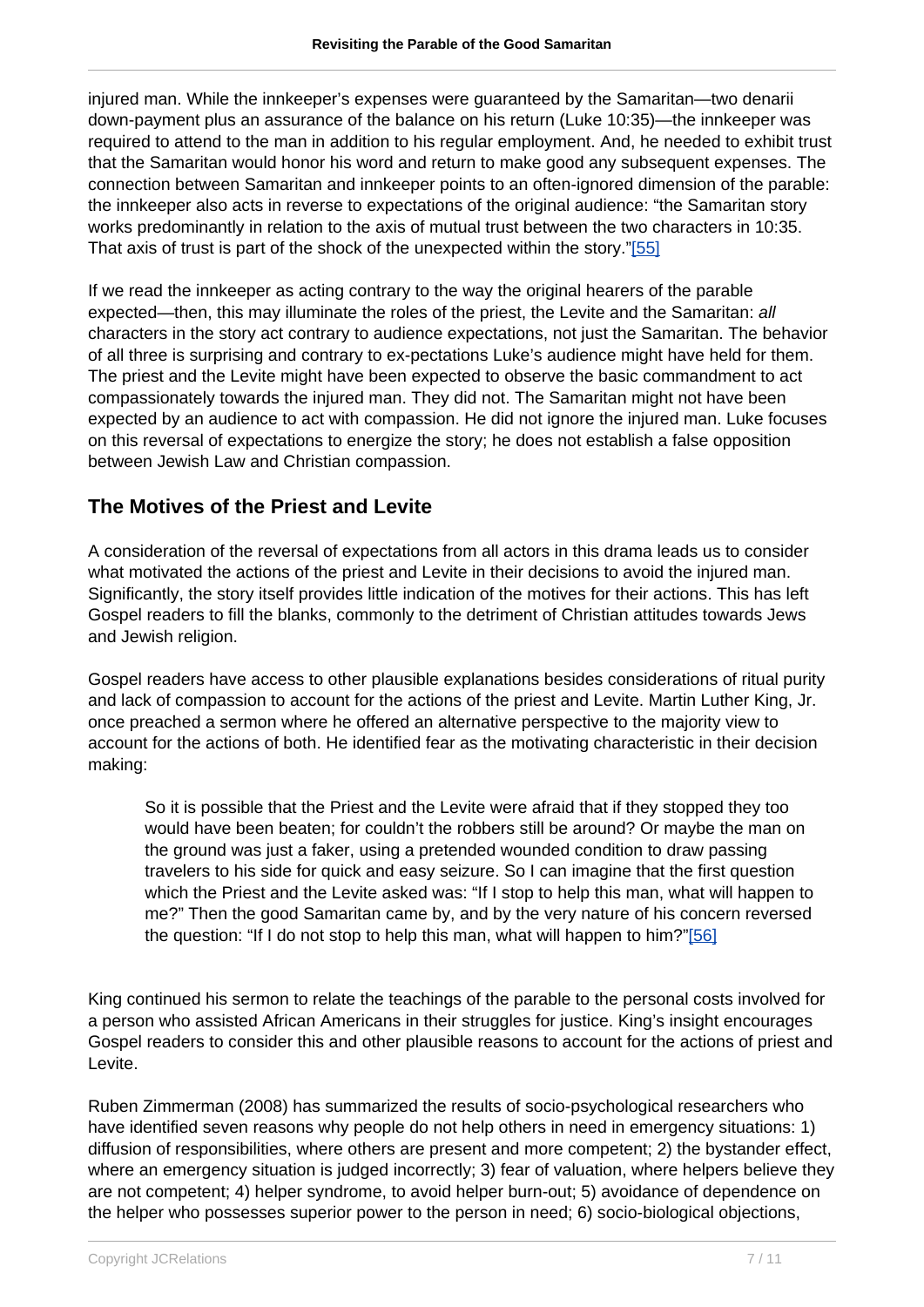where helping could interrupt natural systems of competition and adaptation; and, 7) economic objections, where helping is determined to expend scarce resources which could be deployed more efficiently.[57]

These disparate reasons for looking the other way suggest that an individual finding themselves confronting an emergency could decide to act—or not act—for a variety of reasons. And, they further open the possibility that two people encountering the same situation could have chosen the same action for different reasons. Judgments about the motivations of the priest and Levite are ultimately inconclusive. Scarce, if any, narrative clues are provided by the author to account for their actions. But, we can say there are a number of credible reasons for a person not to render assistance to another in need. While none is mentioned or even hinted at in the story, we can say that observance of Jewish purity regulations is among the least likely.

Luke does not offer any clues to account for the actions of the two Jewish officials. This is somewhat surprising since Luke's parables are brimming with characters who reveal their inner thoughts at moments of moral crisis. Consider the numerous occasions in Luke's parables where the storyteller recounts an interior monologue (the foolish farmer, Luke 12:16-20; the unfaithful servant, 12:45; the younger son, 15:17-19; the dishonest manager, 16:3-4; the unjust judge, 18:4-5) or a rhetorical self-address when the character speaks out loud with no one else present, such as the farmer in Luke 20:13 who wonders aloud what he should do next. By this literary means, Luke invites his readers into the private world of his characters by "frequent use of soliloquy where we are made privy to the inner musings of the characters. Luke expresses realistic sympathy for the dilemmas of ordinary human existence."[58] Surprisingly then, Luke does not include a characteristic soliloquy from either priest or Levite: "the characters in the parable of the Good Samaritan make their thoughts and feelings known only through their actions…we get no glimpse of any of their motivations."[59]

The actions of the priest and the Levite are paradoxical: "the priest and Levite are not blind. They see—and they do not see. In our culture of looking the other way, we have precisely this paradoxical correlation. We see and we do not see. Seeing is more than just an objective sensory process."[60] This observation points to the universal application of Luke's story. The narrated event can fit comfortably into any human context: "one does not have to be a Jewish priest of Levite to 'pass by on the other side of the road'."[61] Luise Schottroff offers an insight into the struggle between religious aspiration and human decision-making. She attributes the actions of the priest and Levite to "the structural power of sin, which prevents people from really looking, even when they see, and from acting and loving even when they know it is God's will."[62] Gospel readers are free to offer their own conjectures about the motivations of the priest and the Levite which do not require them to include pejorative commentary on Jews and Jewish religion.

This parable, like many which Luke recounts, reveals life in concrete, complex and realistic focus. Sellew thinks the characters in most of Luke's parables are "not heroic by any measure, but they are ultimately plausible and thus successful as characters, because the portrayal of their inner debate brings them to life in such a sudden and unforgettable way. We see ourselves reflected in his little people caught in awkward places. The frantic thoughts and calculations, the desperate attempts to claw out of trouble, these defining moments…could just as well be our own."[63] The priest and Levite are literary characters caught in one of those defining moments. These fictional characters come to life because they behave realistically—with notable flaws. Sanders says that hypocrisy is a real problem, and "we see these failings around us and in ourselves. But these are human failings, and they are not peculiar to some particular religious system or culture."[64] The priest and the Levite in this story are better characterized as flawed humans, rather than as representatives of a flawed religion. They invite the reader—then and now—to identify with them in their situation, as examples of realistic humans caught in an awkward place. They represent any religious person who knows the right and proper thing to do according to their religion's precepts but, in a given situation for whatever reason, does not do it. Their likely motivations are cloaked in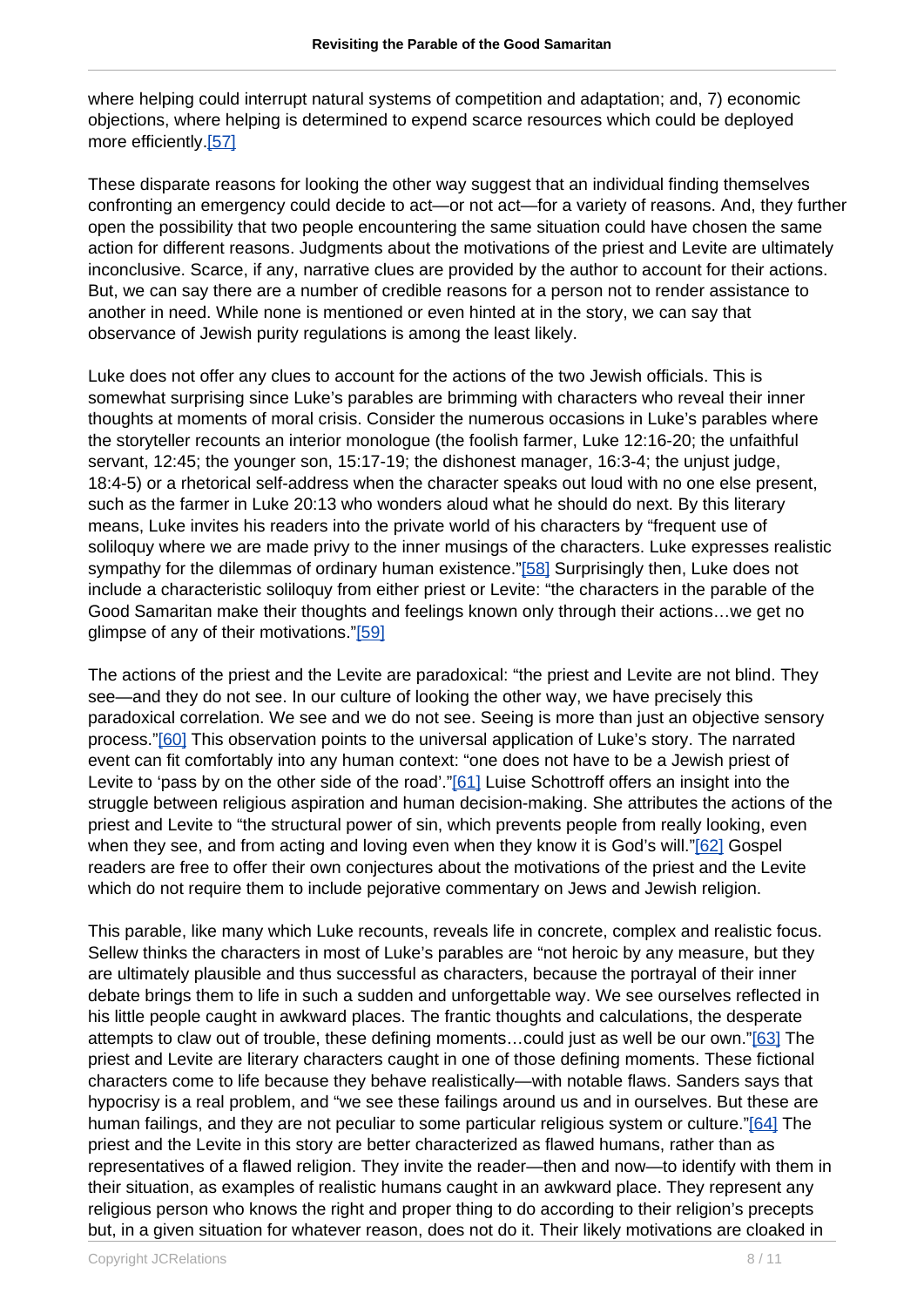ambiguity and complexity. **Conclusion** 

A refreshed reading of the parable of the Samaritan challenges received interpretations of the parable as a contest between Christian compassion and Jewish law-inspired hard-heartedness. The compelling puzzle in this parable is not about the perceived inadequacies of one religion in contrast to another. Jewish religion contains abundant wisdom on the value of compassion. Psalm 109:31 reveals God who "stands at the right hand of the needy." The commandment to care for the stranger in their midst was mentioned more than any other in Torah: "the stranger who resides with you shall be to you as the citizen among you; you shall love the stranger as yourself, for you were strangers in the land of Egypt" (Leviticus 19:34). The priest and the Levite can be expected to be well-versed in the biblical edicts to care for the stranger in need.

The priest and the Levite are subjects with whom we can identify personally; they are not heroic, but they are plausible. They are not presented as role models for ideal behavior, but they do call the reader to consider their own likely response in a similar situation. On our better days, we can perform what we know is the compassionate, merciful response in awkward situations. Unfortunately, only the rare ones among us can do this on every occasion; we see, but we do not see. We learn from Luke's parable that even our religious commitments cannot guarantee we will act with compassionate care on every difficult occasion that presents itself to us. Religious commitments did not compel two Jewish officials on that day who were fully aware of their lawful responsibilities to aid a neighbor in need.

Luke likes to reverse his reader's expectations. From the beginning of his Gospel, he lauds the divine action in bringing down the powerful from their thrones and lifting up the lowly (Luke 1:52). Gospel readers could expect to be surprised by the behavior of the Samaritan. If we were better informed, we might also be surprised by the behavior of the innkeeper who would not traditionally be known as a benevolent social worker. We should also expect that Luke wants his reader to be surprised by the actions of the two Jewish officials who pass by the injured man. Regrettably, Christian readers traditionally have failed to register surprise that four characters in the story act in reverse to expectations, not just one.

Teachers, preachers, and commentators would profit from keeping in mind Kalimi's observation that "after all, the story under review is a parable or illustrative tale…rather than a historical description."[65] The story should be treated on its merits, attentive to the story elements presented by the author, rather than as a news report or documentary feature. If the author, for example, wanted the victim to be deceased, then he would have indicated that in the story. If the priest was traveling to the Temple preparing to lead religious rituals, then that would have been indicated by the author. If purity was a consideration in the process of deciding whether to render assistance, then some indication would have been offered by Luke. If Jews and Samaritans were considered as mutually despised enemies, the author would have drawn the reader's attention to this. Gospel readers who interject wished for elements into the narrative to suit a particular ideological agenda distort the meaning of the story and distract readers from a careful and close reading of the text. This does potential damage to a reader's understanding and appreciation for a core element of Christian teaching, and to a reasonable Christian understanding of Jews and Jewish religion.

[2] Yitzhak Magen, "The Inn of the Good Samaritan Becomes a Museum," Biblical Archaeology Review 38, no. 1 (2012).

[6] Rembrandt van Rijn, "The Good Samaritan," 1863, Metropolitan Museum, New York, see: <https://www.metmuseum.org/art/collection/search/364148>

<sup>[1]</sup> Brian West and Matthew Varacallo. Good Samaritan Laws (Bethesda: National Center for Biotechnology Information, 2020).

<sup>[3]</sup> Eric Ottenheijm, "The 'Inn of the Good Samaritan': Religious, Civic and Political Rhetoric of a Biblical Site," in Jerusalem and Other Holy Places as Foci of Multireligious and Ideological Confrontation, ed. Pieter Hartog, Shulamit Laderman, Vered Tohar and Archibald van Wieringen (Leiden: Brill, 2020), 276. [4] The Good Samaritan Society is a Canadian Lutheran Social Service Organization, see: [https://gss.org/](http://http://)

<sup>[5]</sup> Samaritan's Purse is an evangelical Christian humanitarian aid organization with international headquarters in Boone, North Carolina, see: <https://www.samaritanspurse.org/>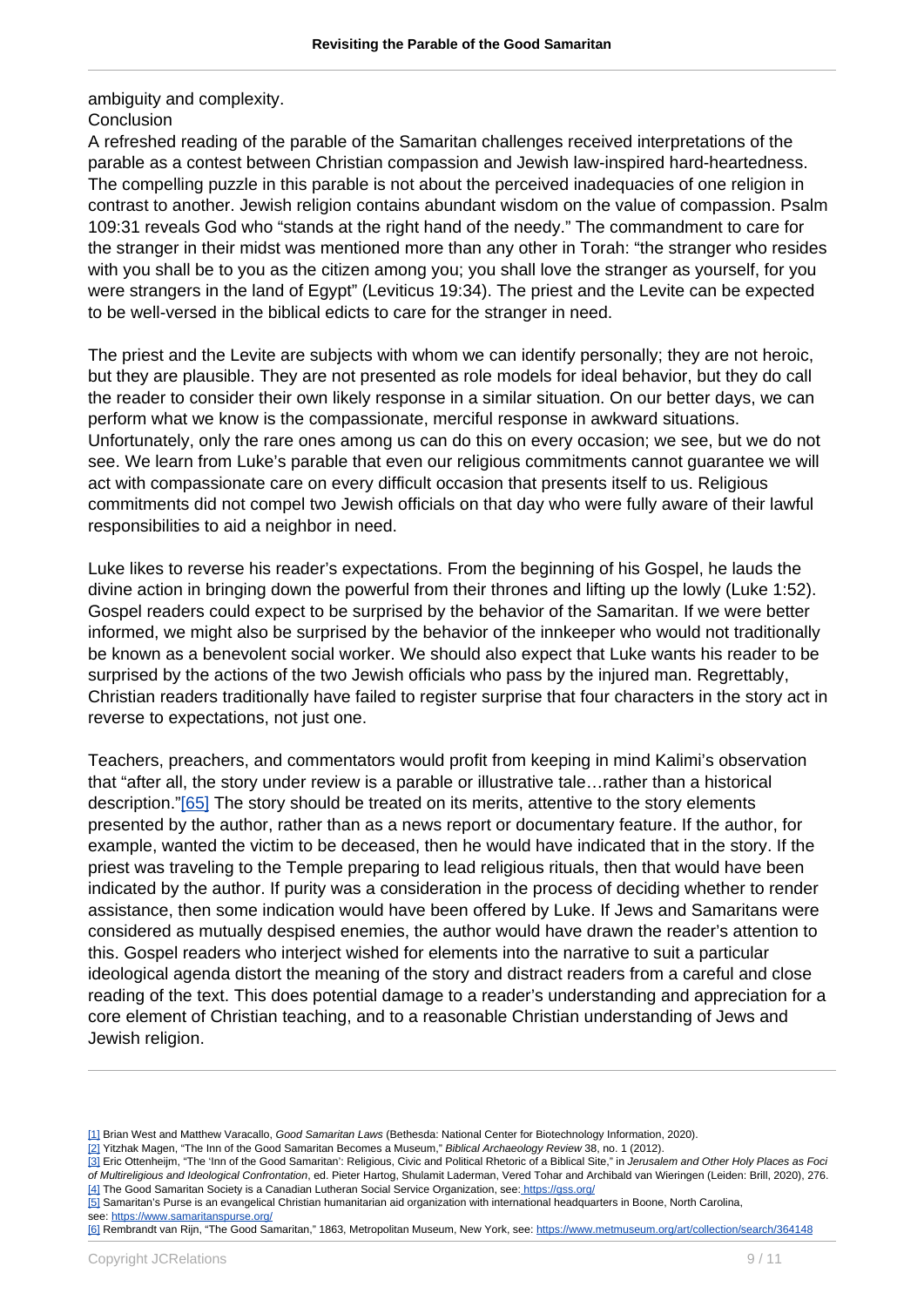[7] Vincent Van Gogh, "The Good Samaritan," 1890, Kroller-Muller Museum Otterlo, Netherlands,

see: <https://www.vincentvangogh.org/the-good-samaritan.jsp> [8] Nick Spencer, The Political Samaritan: How Power Hijacked a Parable (New York: Bloomsbury, 2018).

[9] John McMurria, "Desperate Citizens and Good Samaritans: Neoliberalism and Makeover Reality TV," Television and New Media 9, no. 4 (2008): 305-332.

[10] Harland Hultgren, "Enlarging the Neighborhood: The Parable of the Good Samaritan," Word & World 37 no. 1 (2017): 78.

[11] Matthew Chalmers, Representations of Samaritans in Late Antique Jewish and Christian Texts (Publicly Accessible University of Pennsylvania Dissertations, 3362, 2019), 35.

[12] Riemer Roukema, "The Good Samaritan in Ancient Christianity," Vigilae Christianae 58, no. 1 (2004): 57.

[13] Roland Teske, "The Good Samaritan (Lk 10:29-37) in Augustine's Exegesis," in Augustine: Biblical Exegete, ed. Frederick Van Fleteren and Joseph Schnaubelt (New York: Peter Lang, 2001). Augustine's text reads: "A certain man went down from Jerusalem to Jericho; Adam himself is meant; Jerusalem is the heavenly city of peace, from whose blessedness Adam fell; Jericho means the moon, and signifies our mortality, because it is born, waxes, wanes, and dies. Thieves are the devil and his angels. Who stripped him, namely; of his immortality; and beat him, by persuading him to sin; and left him half-dead, because in so far as man can understand and know God, he lives, but in so far as he is wasted and oppressed by sin, he is dead; he is therefore called half-dead. The priest and the Levite who saw him and passed by, signify the priesthood and ministry of the Old Testament which could profit nothing for salvation. Samaritan means Guardian, and therefore the Lord Himself is signified by this name. The binding of the wounds is the restraint of sin. Oil is the comfort of good hope; wine the exhortation to work with fervent spirit. The beast is the flesh in which He deigned to come to us. The being set upon the beast is belief in the incarnation of Christ. The inn is the Church, where travelers returning to their heavenly country are refreshed after pilgrimage. The morrow is after the resurrection of the Lord. The two pence are either the two precepts of love, or the promise of this life and of that which is to come. The innkeeper is the Apostle (Paul). The supererogatory payment is either his counsel of celibacy, or the fact that he worked with his own hands lest he should be a burden to any of the weaker brethren when the Gospel was new, though it was lawful for him 'to live by the gospel'." Augustine, Questions on the Gospels, 2.19 as cited in C.H. Dodd, The Parables of the Kingdom (Glasgow: Collins, 1978), 13-14.

[14] Timothy O'Malley, "Viewing Jesus as the Good Samaritan," Our Sunday Visitor (2019).

[15] Mikael Parsons, "The Character of the Good Samaritan: A Christological Reading," in *Let the Reader Understand: Essays in Honor of Elizabeth* Struthers Mallon, ed. Edwin Broadhead (London: T&T Clark, 2018), 215.

[16] Joshua Schwartz, "On Priests and Jericho in the Second Temple Period," Jewish Quarterly Review, 79, no. 1 (1988): 23.

[17] Schwartz, "On Priests and Jericho," 36.

[18] Luise Schottroff, The Parables of Jesus (Minneapolis: Fortress Press, 2006), 137.

[19] Joseph Fitzmyer, The Gospel According to Luke X-XXIV: A New Translation with Introduction and Commentary (New York: Doubleday, 1985), 884. [20]Richard Bauckham, "The Scrupulous Priest and the Good Samaritan: Jesus' Parabolic Interpretation of the Law of Moses," New Testament Studies 44, no. 4 (1998): 475.

[21] Amy-Jill Levine, "Go and Do Likewise: Lessons from the Parable of the Good Samaritan," America Magazine, 2014.

[22] John Meier, A Marginal Jew: Rethinking the Historical Jesus: Probing the Authenticity of the Parables. Volume 5 (New Haven: Yale University Press, 2016), 227.

[23] Michel Gourgues, "The Priest, the Levite and the Samaritan Revisited: A Critical Note on Luke 10:31-35," Journal of Biblical Literature 117, no. 4 (1998): 709.

[24] Charles Hedrick, Parables as Poetic Fictions: The Creative Voice of Jesus (Peabody: Hendrickson, 1994), 105-6.

[25] Gary Knoppers, Jews and Samaritans: The Origins and History of Their Early Relations (New York: Oxford University Press, 2013), 239.

[26] Martina Bohm, "Samaritans in the New Testament," Religions 11, no. 3 (2020): 11.

[27] John Dominic Crossan, In Parables: The Challenge of the Historical Jesus (New York: Harper & Row, 1973), 65.

[28] Franklin Spencer, "2 Chronicles 28:5-15 and the Parable of the Good Samaritan," Westminster Journal of Theology 46, no. 2 (1984): 317-349. [29] Eben Scheffler, "The Assaulted (Man) on the Jerusalem Road: Luke's Creative Interpretation of 2 Chronicles 28:15," HTS Theologiese Studies/Theological Studies 69, no. 1 (2013): 1-8.

[30] Isaac Kalimi, The Retelling of Chronicles in Jewish Tradition and Literature: A Historical Journey (Winona Lakes: Eisenbrauns, 2009), 63. Scholars who argue for the connection between Luke and Chronicles tend to support the view that this parable can be traced to the literary production of Luke, rather than the preaching of Jesus. Meier, A Marginal Jew, p. 207 says of 2 Chronicles: "this passage may well have supplied Luke the artist with the basic material for his literary masterpiece…The parable of the Good Samaritan is thoroughly Lucan on every imaginable level." This proposition of Lukan origin for the parable is robustly contested. For example, Levine, Short Stories by Jesus, p. 11 observes "we do not know with certainty if Jesus actually told the parables recorded in the Gospels." In response to this issue, she considers there is strong evidence "for thinking he told many, if not most or even all, of the parables recorded in the Gospels" (p. 12). Stephen Curkpatrick, "Parable Metonymy and Luke's Kerygmatic Framing," Journal for the Study of the New Testament 25, no. 3 (2003), 291, provides a lengthy list of scholars who "fail to distinguish between the parables of Jesus and the parables of gospels." Without ruling on this issue, the present paper considers the parable presented in Luke's Gospel is determinative for claims about authorial intent and

expectations amongst the original audience. [31] Elizabeth Dowling, "To the ends of the earth': Attitudes to Gentiles in Luke-Acts," in Attitudes to Gentiles in Ancient Judaism and Early Christianity, ed. David Sim and James McLaren (London: Bloomsbury, 2014): 191-208.

[32] Reinhard Pummer, The Samaritans: A Profile (Grand Rapids: Eerdmans, 2016), 38.

[33] Bohm, "Samaritans in the New Testament," 11.

[34] Bauckham, "The Scrupulous Priest," 486-7.

[35] Anthony Keddie, "Who is My Neighbor?': Ethnic Boundaries and the Samaritan Other in Luke 10:25-37," Biblical Interpretation 28, no. 2 (2020): 246. [36] Jonathan Smith, Relating Religion: Essays in the Study of Religion (Chicago: University of Chicago Press, 2004), 27-8.

[37] Matthew Chalmers, "Rethinking Luke 10: The Parable of the Good Samaritan Israelite," Journal of Biblical Literature 139, no. 3 (2020): 543.

[38] Meier, A Marginal Jew, 207.

[39] Meier, A Marginal Jew, 223.

[40] Kalimi, "The Retelling of Chronicles," 65.

[41] Schottroff, The Parables, 134.

[42] Gary Knoppers, "Mt. Gerizim and Mt. Zion: A Study of the Early History of the Samaritans and Jews," Studies in Religion/Sciences Religieuses 34, no.

3 / 4 (2005): 336.

[43] Vernon Robbins, "The Sensory-aesthetic Texture of the Compassionate Samaritan Parable in Luke 10," in Literary Encounters with the Reign of God, ed. Sharon Ringe and H. Paul Kim (New York: T&T Clark, 2004), 247.

[44] Amy-Jill Levine, Short Stories by Jesus: The Enigmatic Parables of a Controversial Rabbi (New York: HarperCollins, 2014), 80-1.

[45] Ovul Sezer, Emily Prinsboo, Alison Brooks, and Michael Norton, "Backhanded compliments: How negative comparisons undermine flattery" (Harvard Business School, Working Papers 18-082, 2019): 2.

[46] Maria Malyk, Sincere Backhanded Compliments: Exploring Social, Semiotic and Cognitive Dimensions of Cryptosemic Interaction (Unpublished doctoral dissertation, School of Sociology, Rutgers University, New Brunswick, New Jersey, 2014), ii.

[47] Malyk, Sincere Backhanded Compliments, ii.

[48] David Gregory, "Sen. Biden apologizes for remarks on Obama," NBC News, 1 February 2007.

[49] Edward Sanders, Comparing Judaism & Christianity: Common Judaism, Paul, and the Inner and the Outer in Ancient Religion (Minneapolis: Fortress Press, 2016), 387.

[50] Shawn Kelley, Racializing Jesus: Race, Ideology and the Formation of Modern Biblical Scholarship (London: Routledge, 2002), 71.

[51] Ernest Eck and John van Niekerk, "The Samaritan 'brought him to an inn': Revisiting pandoxeion in Luke 10:34," HTS: Theological Studies 74, no. 4  $(2018)$ 

[52] Ben-Zion Rosenfeld, "Innkeeping in Jewish Society in Roman Palestine," Journal of the Economic and Social History of the Orient 41, no. 2 (1998): 136.

[53] Josephus, The Antiquities of the Jews. (London: William Heinemann), III, 12, 2.